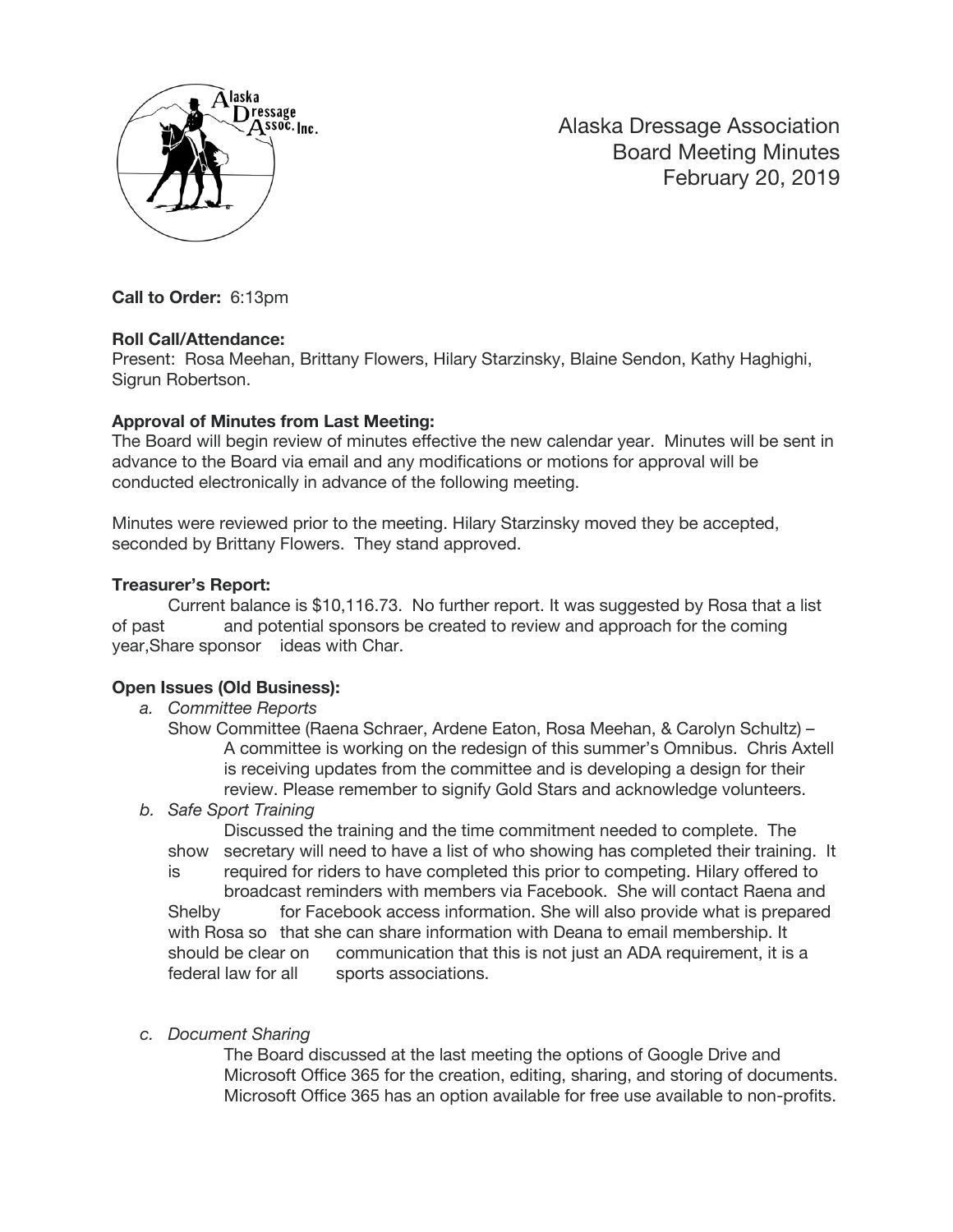The Board received 100% approval to proceed forward with implementing Microsoft Office 365. Chris Axtell will provide training to the Board in the use of Office 365. Chris did get what is needed to proceed. He will follow-up with the Board.

*d. Representative to Anchorage Horse Council*

Rosa attended the recent Anchorage Horse Council Meeting. Ideally, ADA do well to have someone connected to the membership run for the AHC Board to have a voice. Sigrun will consider this if no one else steps forward.

- *e. Official ADA Shows (June 8 and 9, July 12,13,14, August 10,11)*
	- i. June Show Overlap Rosa apologized for the miscommunication regarding who would follow up with the AQHA. Beth Austin stated that the Horse Council asked them to schedule their show for that weekend. Raena shared a written report via email regarding her findings. It is good that we have had these conversations so early in year. Plans to accommodate both shows are underway. Good communication as we move forward will make this seamless.
	- ii. Identifying Show Management The Board will work on shared documents in Google Doc. Raena is working on this.
	- iii. EMT/Medical Hilary updated her research to groups others than EMT organization. She is double checking on rules we need to adhere to for further decision making.
	- iv. Awards Committee

Ribbons Inventory - Hilary stated she would be happy to help with this. Award Calculation – Linda Kelley and Shelby Blades will work together

v. Status of Western Dressage – Sigrun stated that western dressage will no longer be judged by dressage judges, therefore we are not able to fold that into our show season.

# **New Business:**

*b. Report from National Meeting*

Sigrun was our representative to the national meeting. She states that Region 6 (which we are part of) would like for us to become more active in their offerings as possible. We have the ability to be more vocal and take advantage of clinics, grants and educational offerings. We can also participate and nominate members for awards and other recognition. Rule changes, scoring discussions and bylaw changes were discussed. A full report was given to Rosa for the files.

*c. Spring Meeting*

Zo Hawkins stated to Darlene Capps that she is willing to host the ADA spring meeting at her facility. It was moved by Kathy and seconded by Hilary to

proceed with plans. Rosa will follow-up with Zo Hawkins to confirm date and time if she is r still willing.

*d. Equifest May 18, 2019*

Shelby plans to be present and Quadrille will demonstrate.

- *e. Activities/Fundraisers That Are Not Horse Shows*
	- i. Host a painting night
	- ii. Ride a Test Blaine will connect with Nicole to see if she is willing to participate and when she might be available.